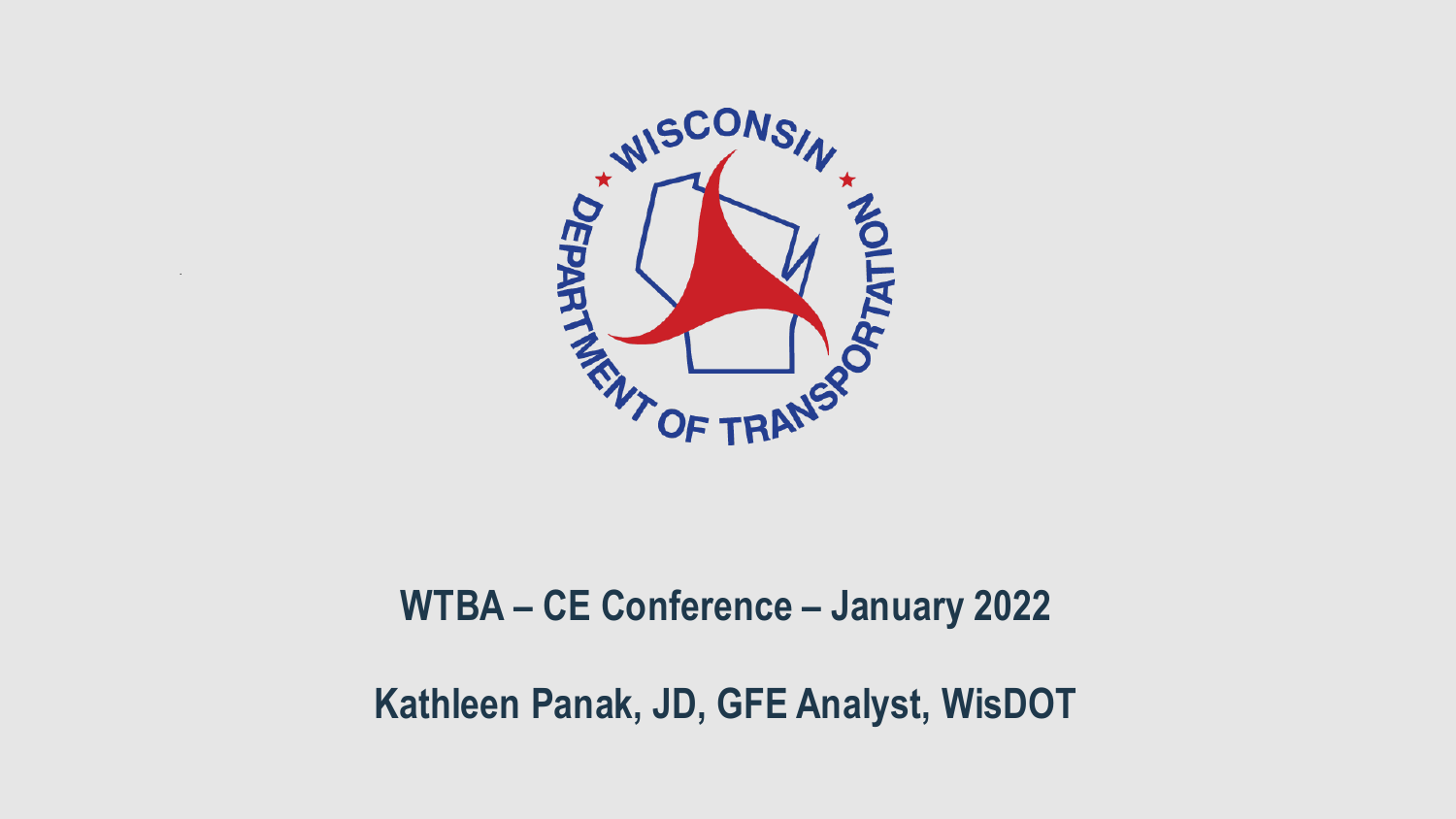# **Disadvantaged Enterprise Program (DBE) Why???**

- It's the law
	- 49 CFR Part 26 + supporting statutes
- Industry benefits
	- More qualified small businesses to participate
- The State benefits
	- We are all safer driving on roads that are well-maintained
	- More dollars in our local communities

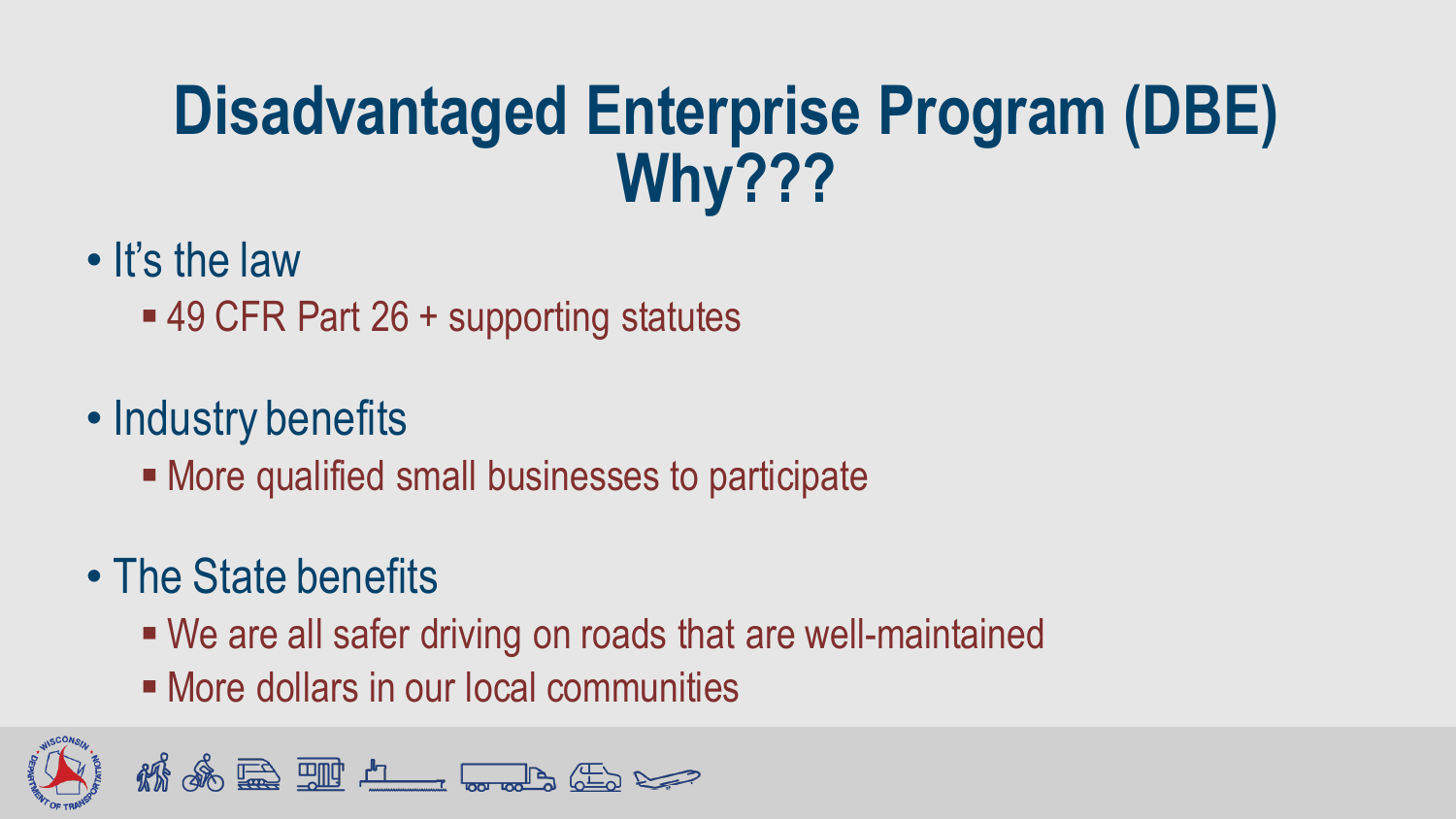

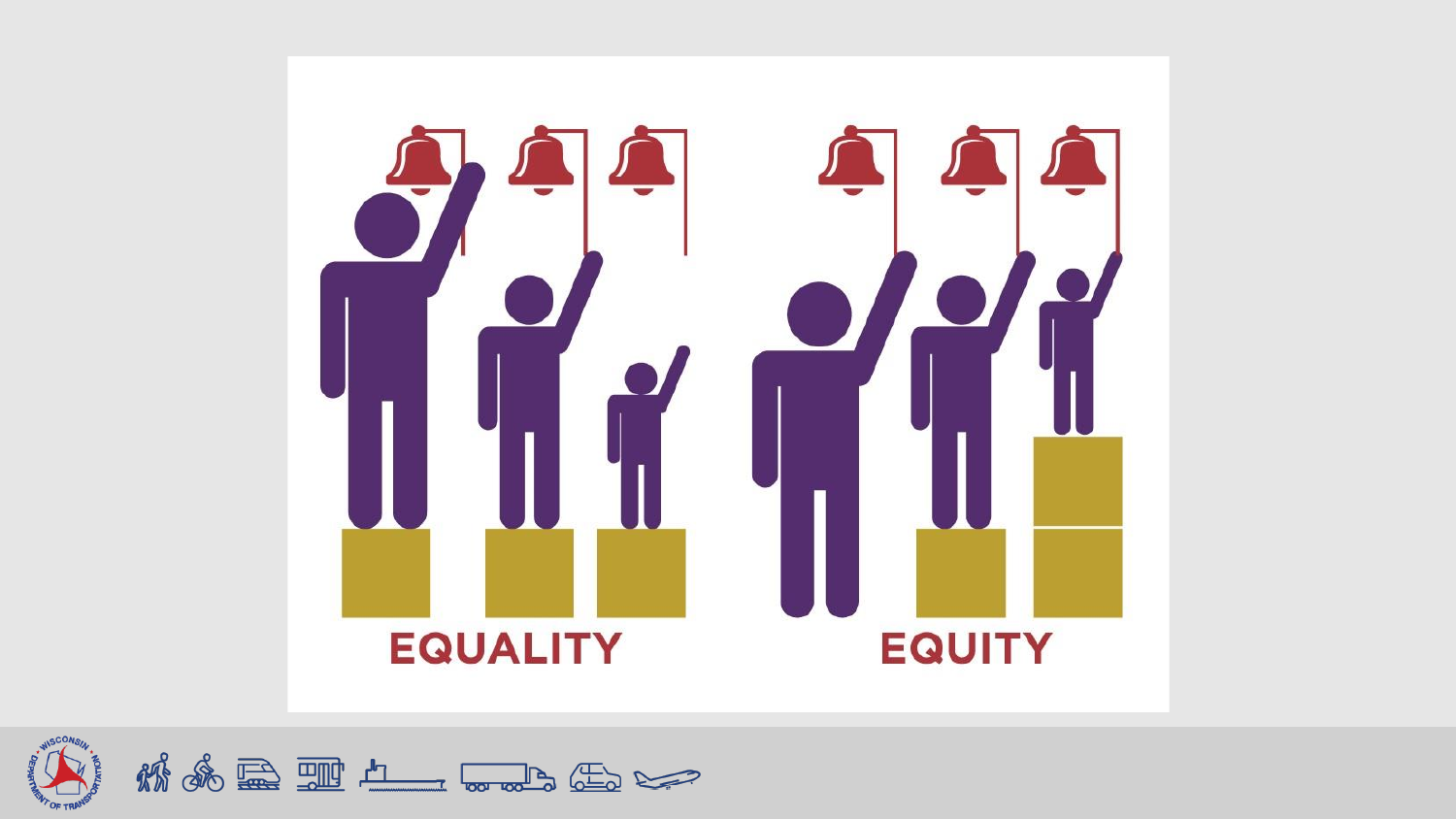- Equity in the DBE Program means leveling the playing field by:
	- **Engaging DBEs in the bid** letting process
	- Providing **fair and continuous** opportunities for DBEs to compete for federally funded transportation contracts
- Equity in the DBE Program means everyone has a chance to contribute and benefit



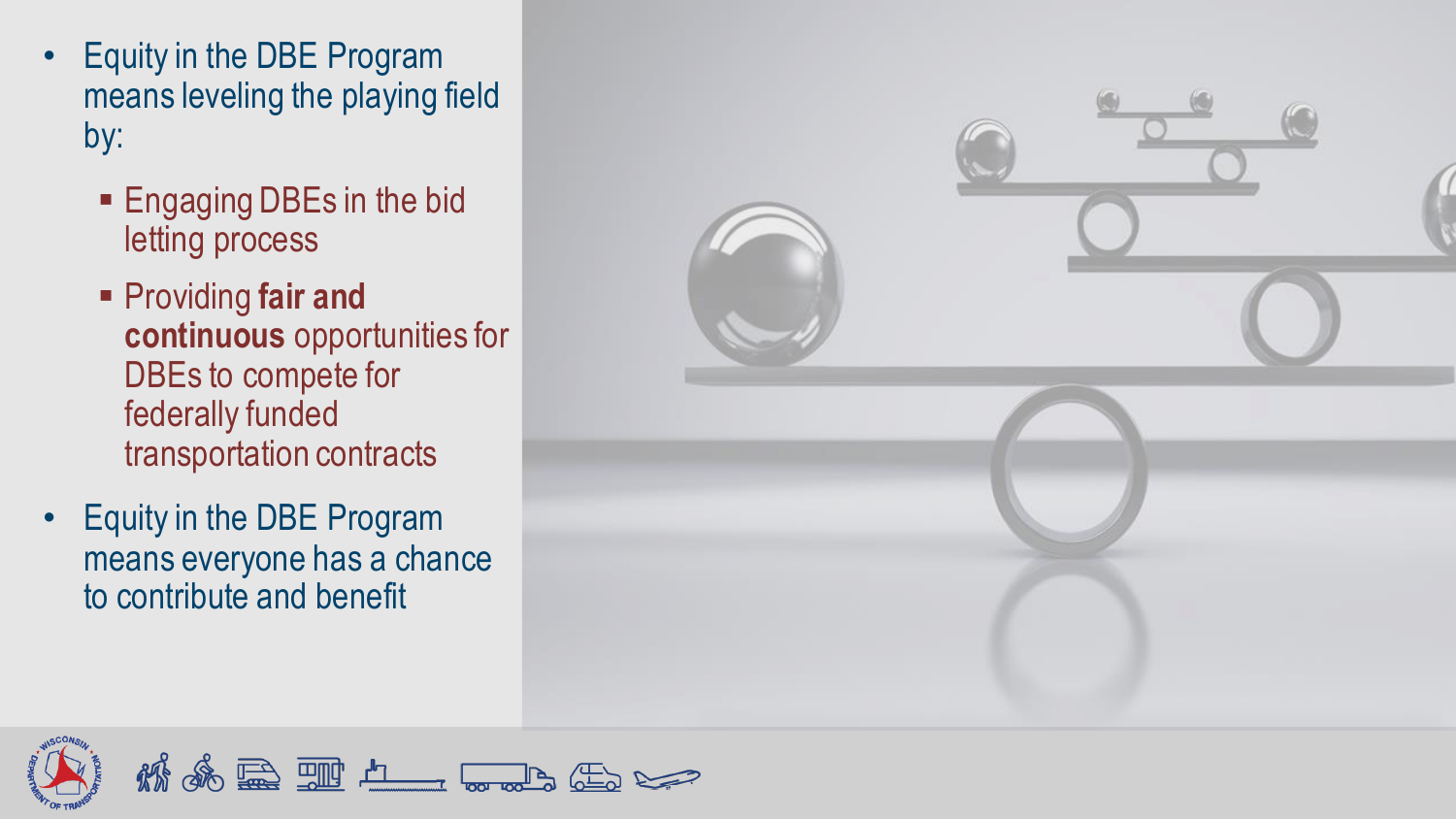# **DBE Program Insights – FFY 2021 Commitments**

- \$132,152,955 total commitments to DBEs 14.57% of federal funds
	- **1 \$42 million from FFY 2020**
- Commitment break out-
	- Minority Men and Women \$52,063,843
	- Non-Minority Men and Women \$89,189,984
- Compared to FFY 2020
	- Asian Pacific and Hispanic Americans

& RULL TO ALL

- Subcontinent Asian Americans
- Non-minority, Black, Native Americans remained steady
- \$20 million + commitments after contract execution!

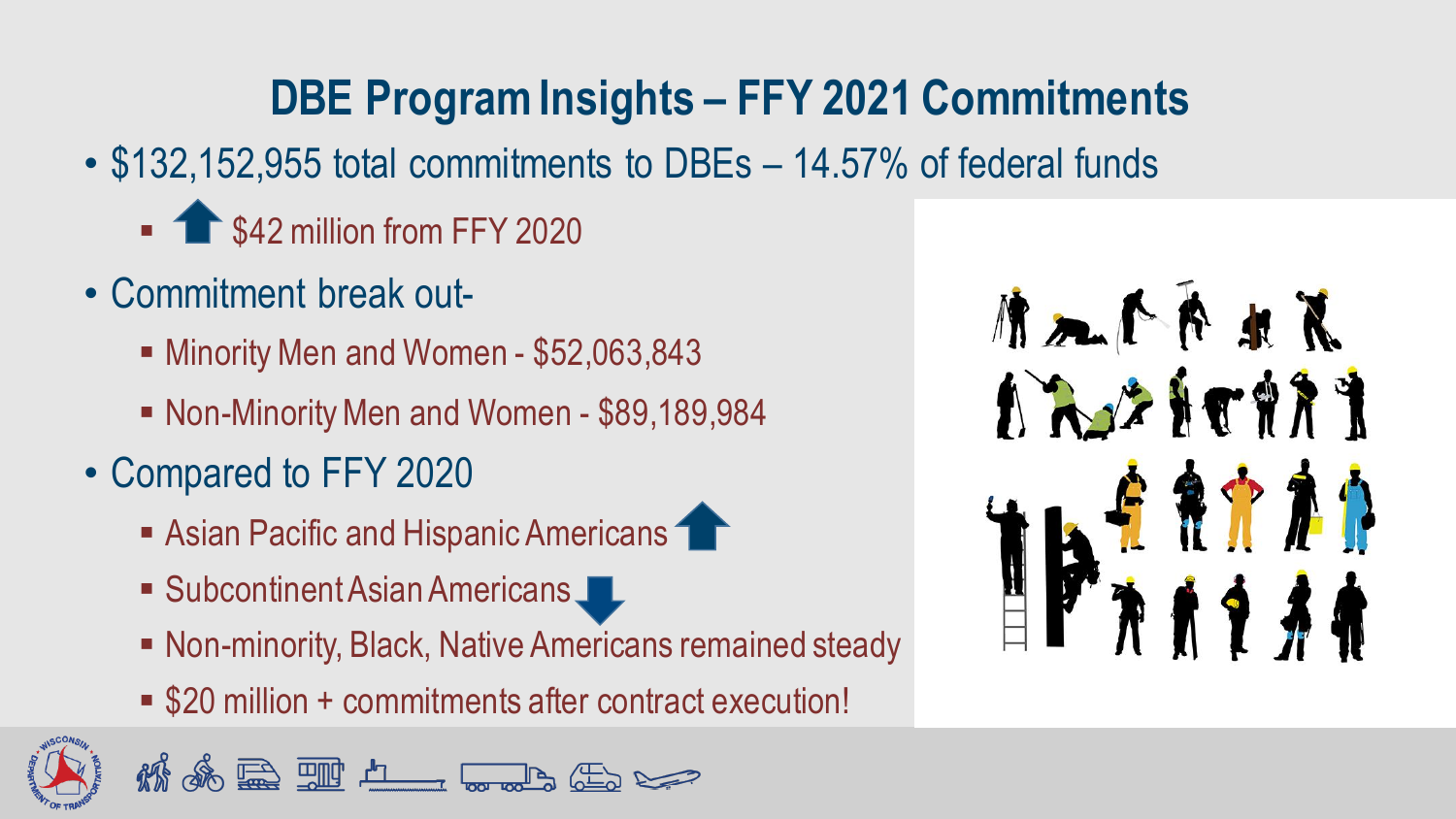## **DBE Program Insights – FFY 2021 - Payments**

- Payments to DBEs Ongoing projects
	- **FFY 2020** 
		- \$90.9 million
		- 128 DBE firms paid
	- **FFY 2021** 
		- \$96.3 million
		- 190 DBE firms paid
- Payments to DBEs Closed projects FFY 2020 & FFY 2021
	- \$100 million + paid in contracts closed annually

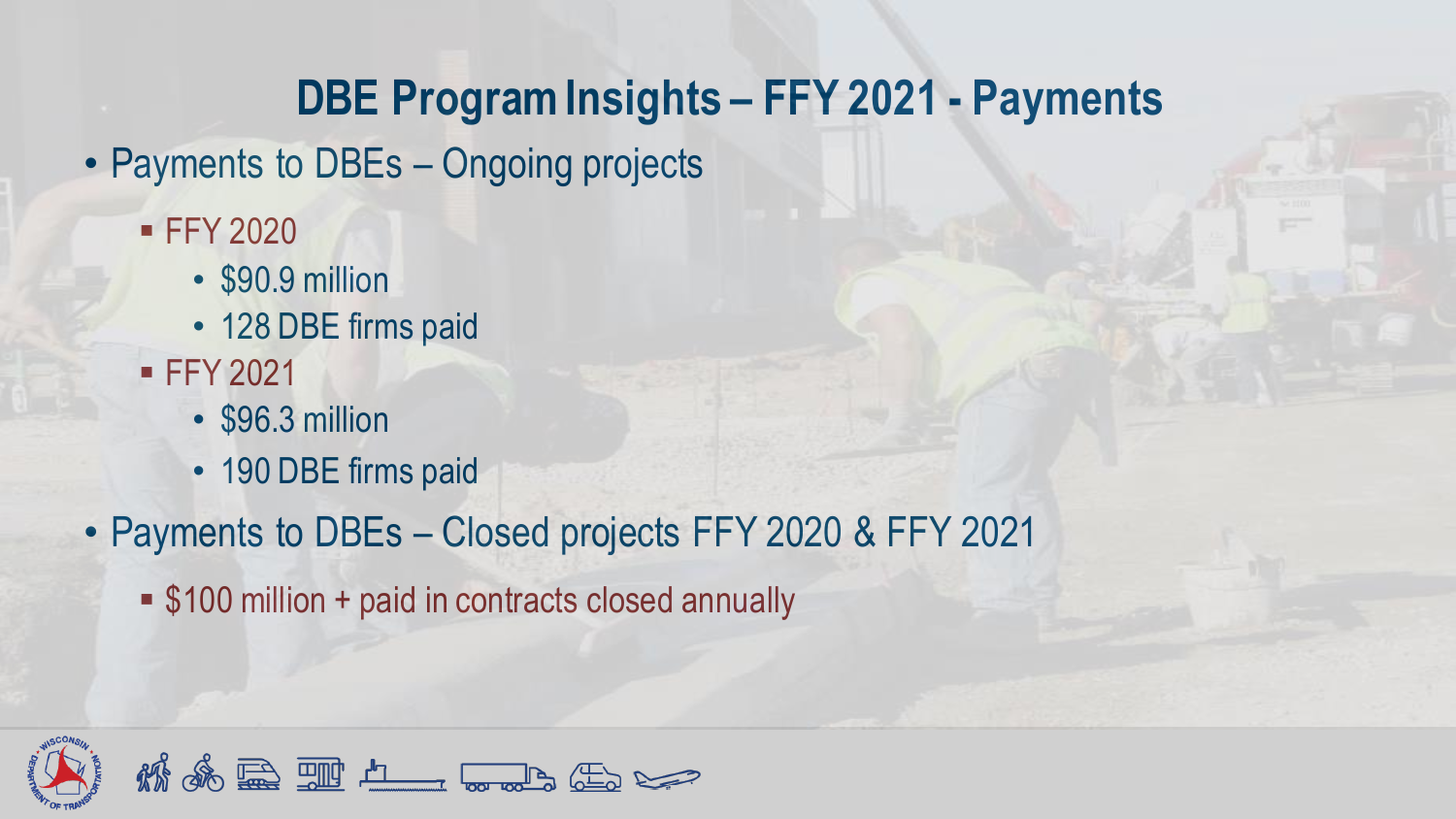#### **DBE Commitments FFY 2016 - 2021**



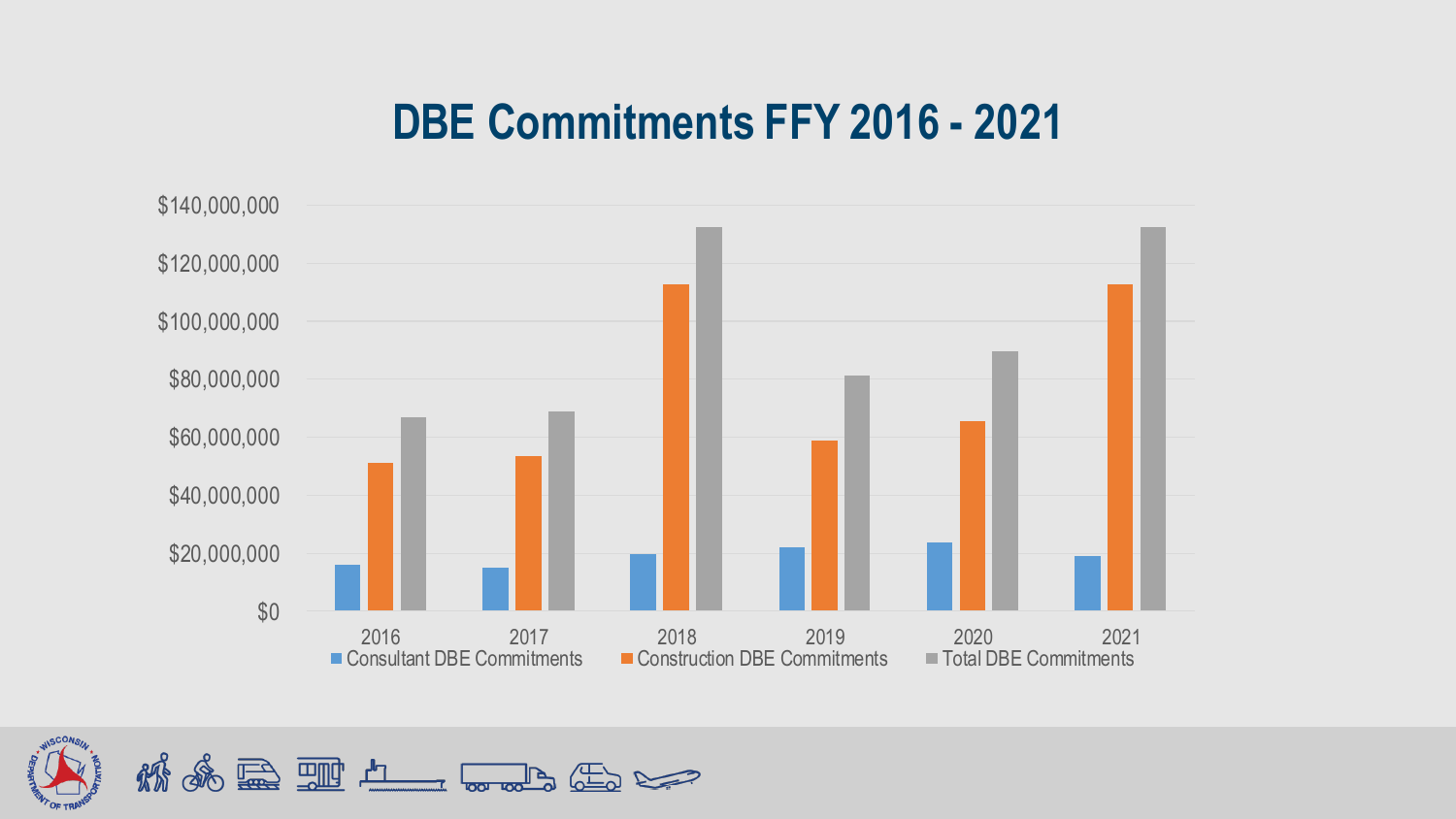#### **DBE Overall Goal Achievement FFY 2016 - 2021**



Assigned DBE Goal Achieved DBE Goal

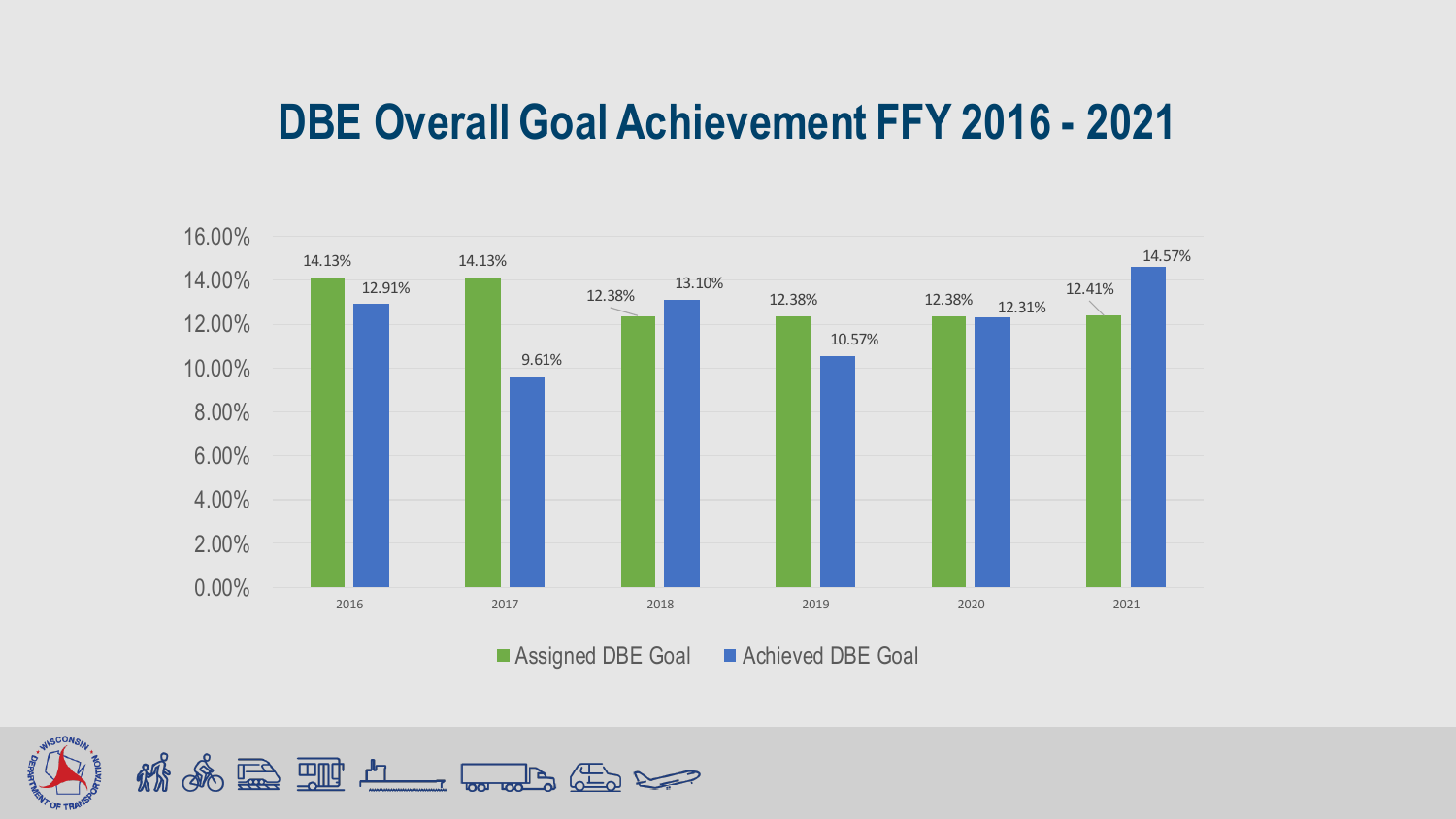### **GFE Requests FFY 2016 - 2021**



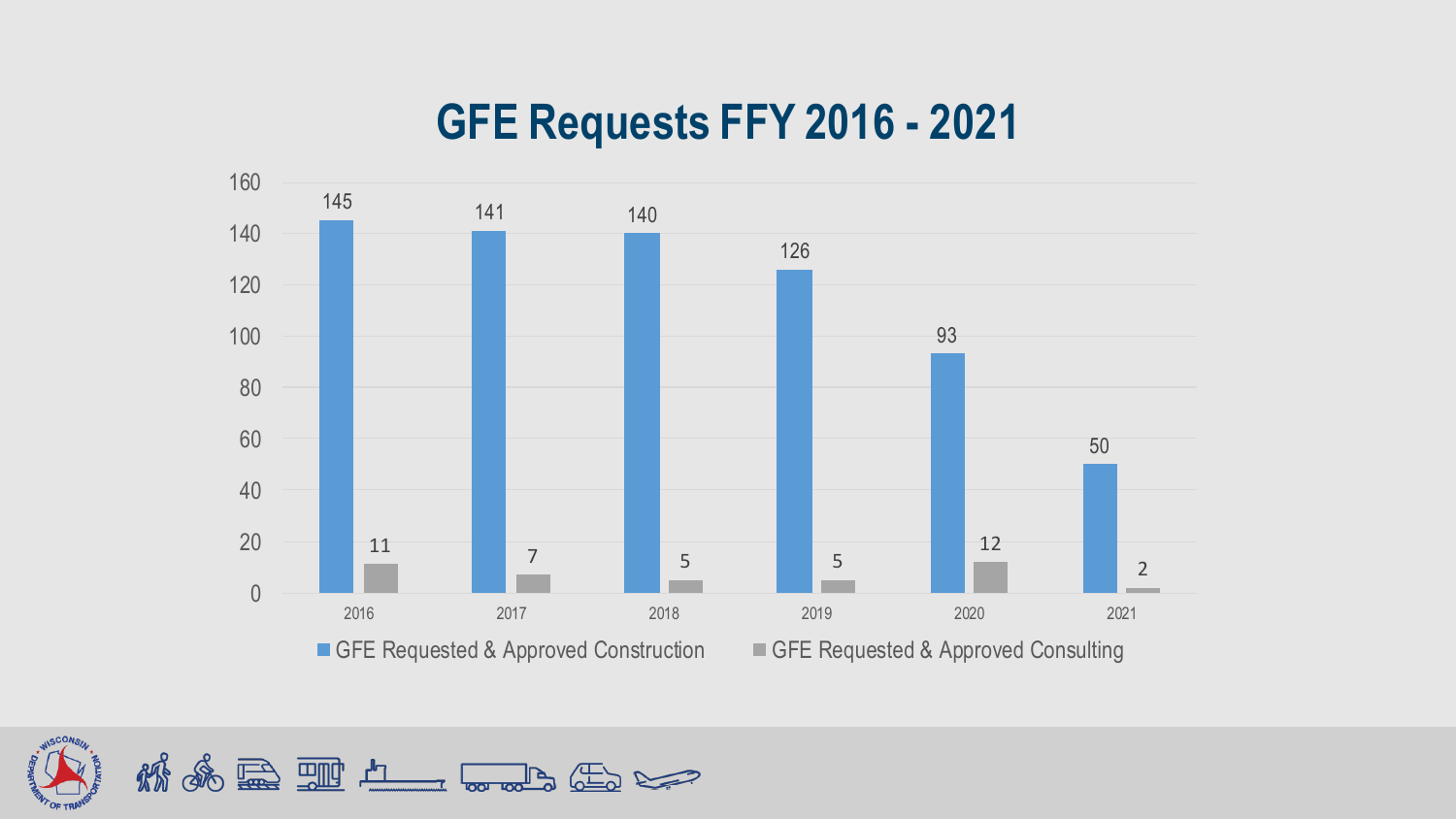### **Strategies for Increasing DBE Participation**

- Outreach to DBE firms
	- Phone calls to all DBEs with highway work types
		- Are they interested in WisDOT work?
		- Successes working with WisDOT?
		- Barriers to working with WisDOT?
- Increased Support to DBE firms
	- Coaching
	- **Mobilization Loan**
	- Website updates with additional tools and resources
- Expansion and Recruitment
	- **Expansion for expansion for existing firms**
	- Recruit new firms focus on Northern Regions

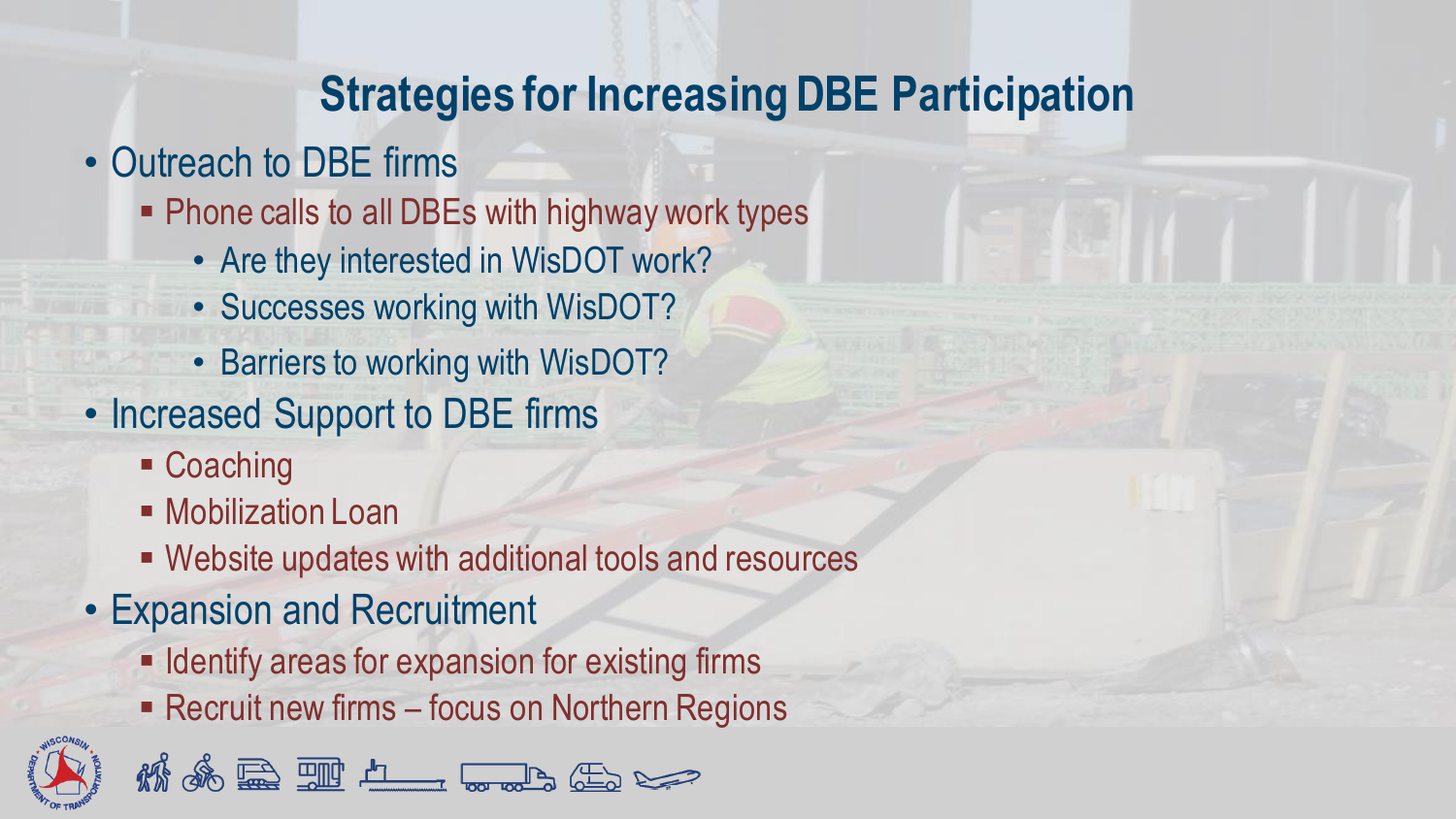### **Strategies for Increasing DBE Participation**

- DBE Program Study UWM January 2022 The 18-month study will focus on:
	- **Example 1** Identifying specific barriers Wisconsin DBEs face and methods to remove the barriers
	- Promoting the use of DBEs in WisDOT contracting
	- Recommending methods to develop successful DBE firms
	- Identifying flexibility and opportunities for DBEs
	- Examining the award process and promoting transparency
	- Surveying State DOTs to identify best practices to apply at WisDOT

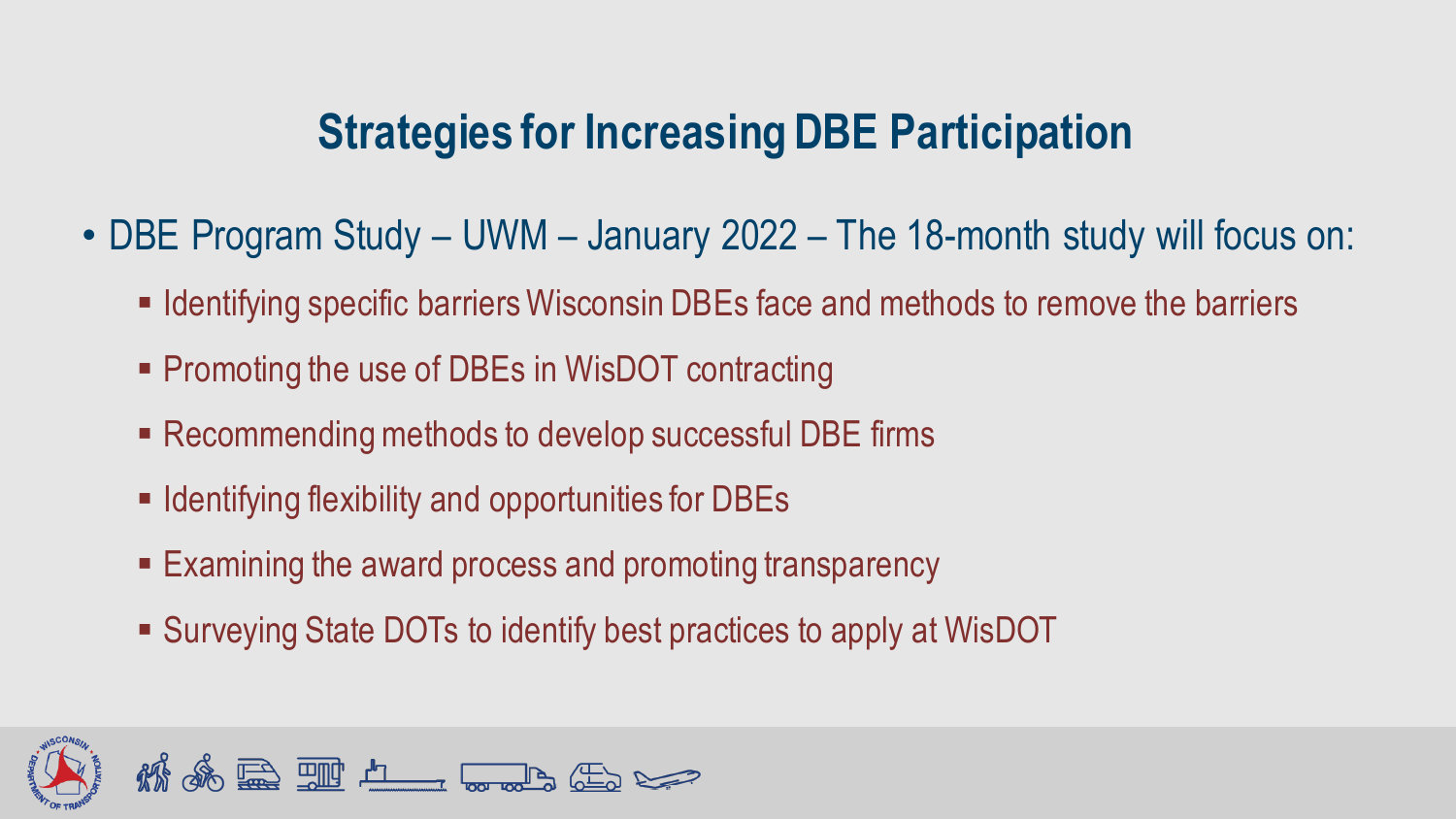### **Strategies for Diversifying Consultant Contracts**

- Consultant Contracts pilot with SE Region
	- Small Purchase Contracts optimize small business participation
	- Create smaller packages for select design projects
	- **EXECTE:** Diverse participants on WisDOT selection panels
	- Recommend region select one new firm to work with each solicitation
	- **Examply what we learned from this pilot to other regions**

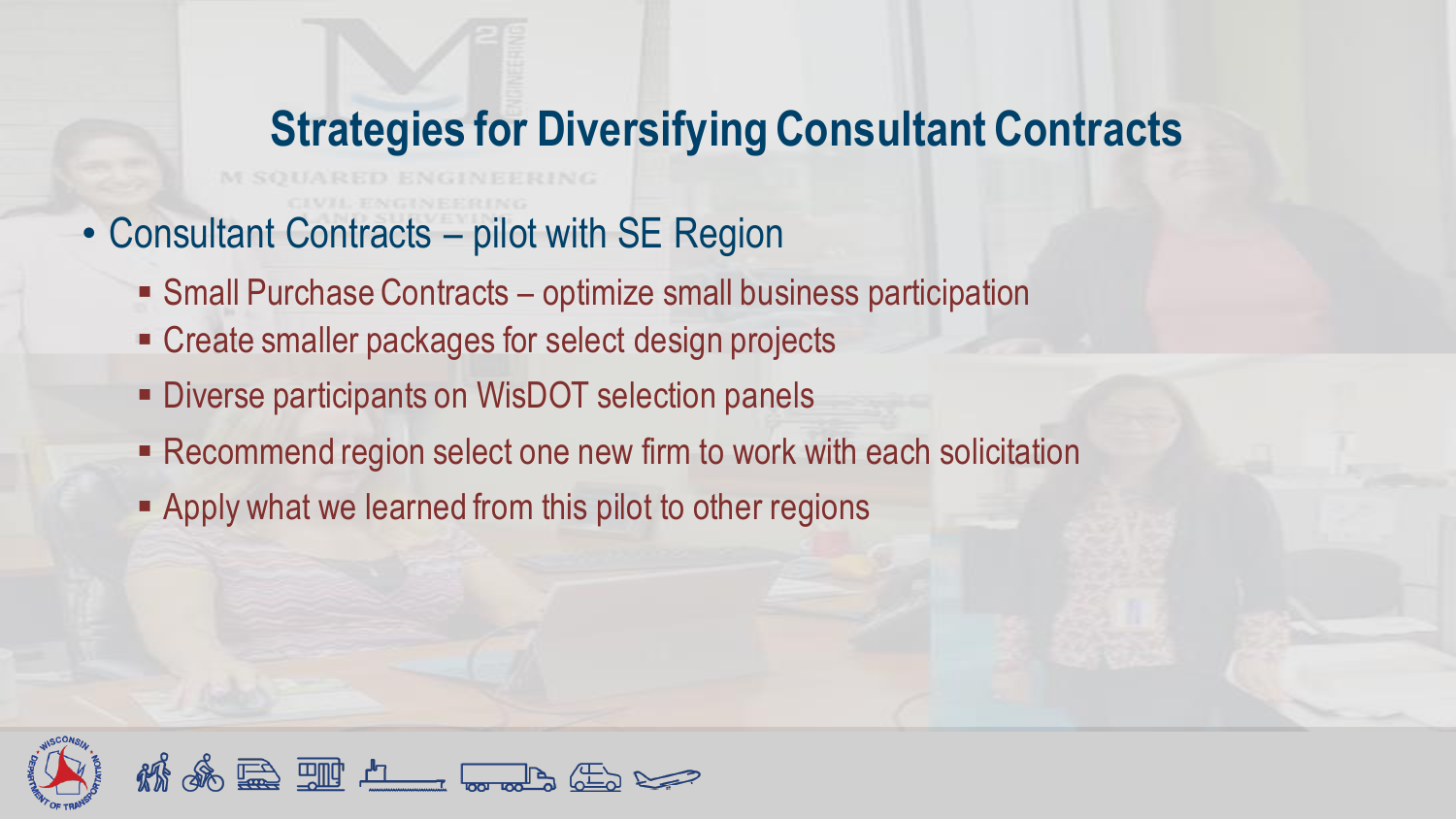# **What can you do?**

- Keep attending information sessions and conferences
- Provide input
- Visit DBE website frequently [www.wisconsindot.gov/dbecontracting](http://www.wisconsindot.gov/dbecontracting)
- Participate in the Mentor-Protégé program
- Primes talk to DBEs DBEs talk to Primes
- Spread the word about the DBE program
- Let us know how we can improve



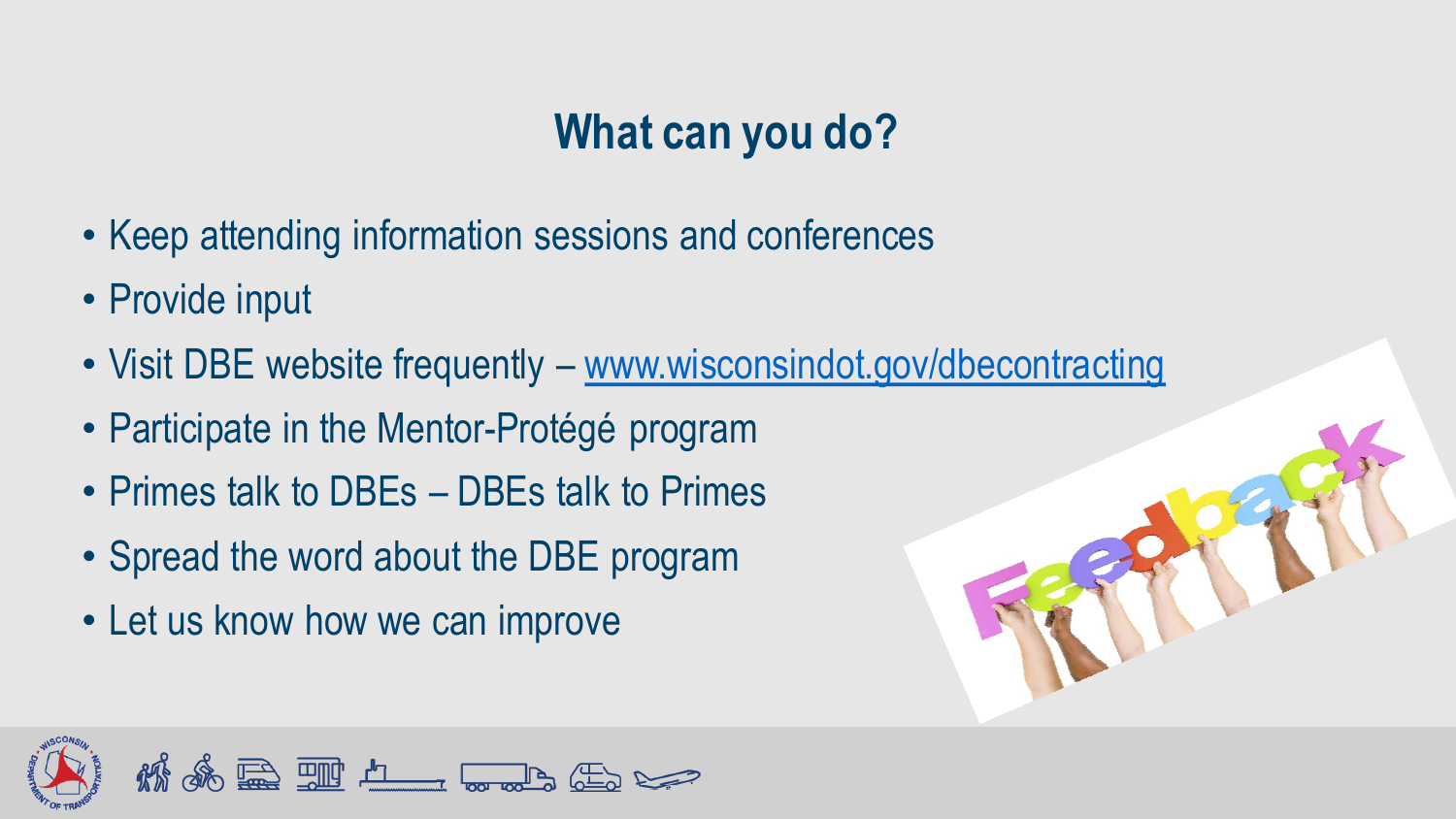#### **General Program Updates**

**- Neutral Participation Tracking-Trucking** 

### ■ Offsite Hauling – CUF monitoring

## ■ Commodity & Bulk Supply Purchases

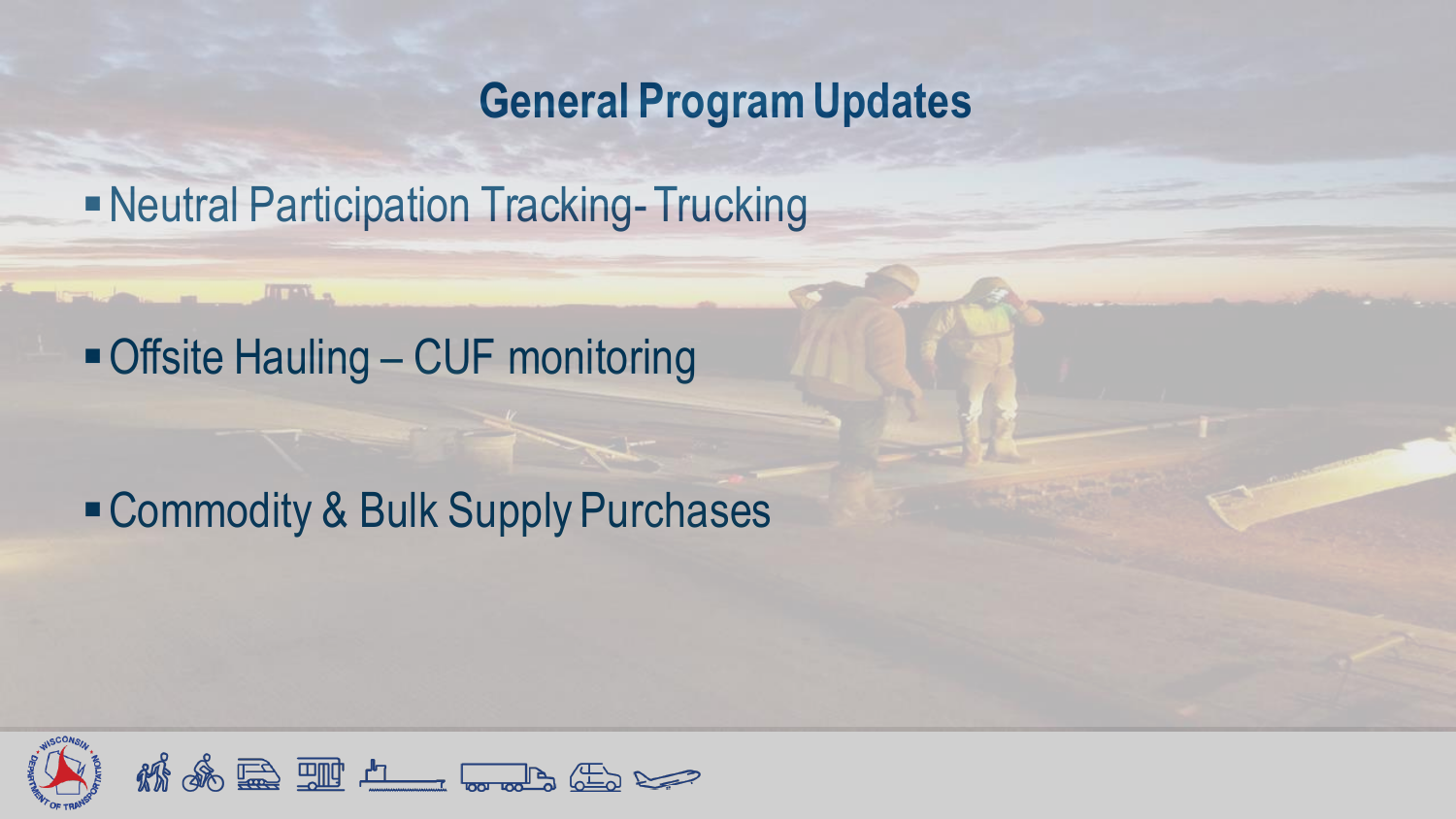# **Bid Letting Update**

**EXEDENTE FEET IS A BEGINORY FIGHTER IS A BEAT A BEAT IS A BEAT IS A BEAT IS A BEAT IS A BEAT IS A BEAT IS A BEAT IS A BEAT IS A BEAT IS A BEAT IS A BEAT IS A BEAT IS A BEAT IS A BEAT IS A BEAT IS A BEAT IS A BEAT IS A BEA** 

- All bidders submit DBE Commitment with bid Tuesday pdf or BidX entry (no change)
- Attachments A OR quotes from all DBEs included in the Commitment submitted with bid (no change) **OR**
- **EW** Within one-hour following bid submittal by all bidders via eSubmit on Tuesday
- Assigned DBE goal was not met- submit GFE documentation by 11:00:00 Wednesday (no change) via eSubmit – make sure to get registered for eSubmit
- Attachments A not submitted Tuesday submit by 11:00:00 Wednesday (no change) via eSubmit
- **EW** The DBE Office will no longer reach out to contractors during the letting to inform you of remaining documents to submit. Make sure you are clear on DBE documentation requirements.

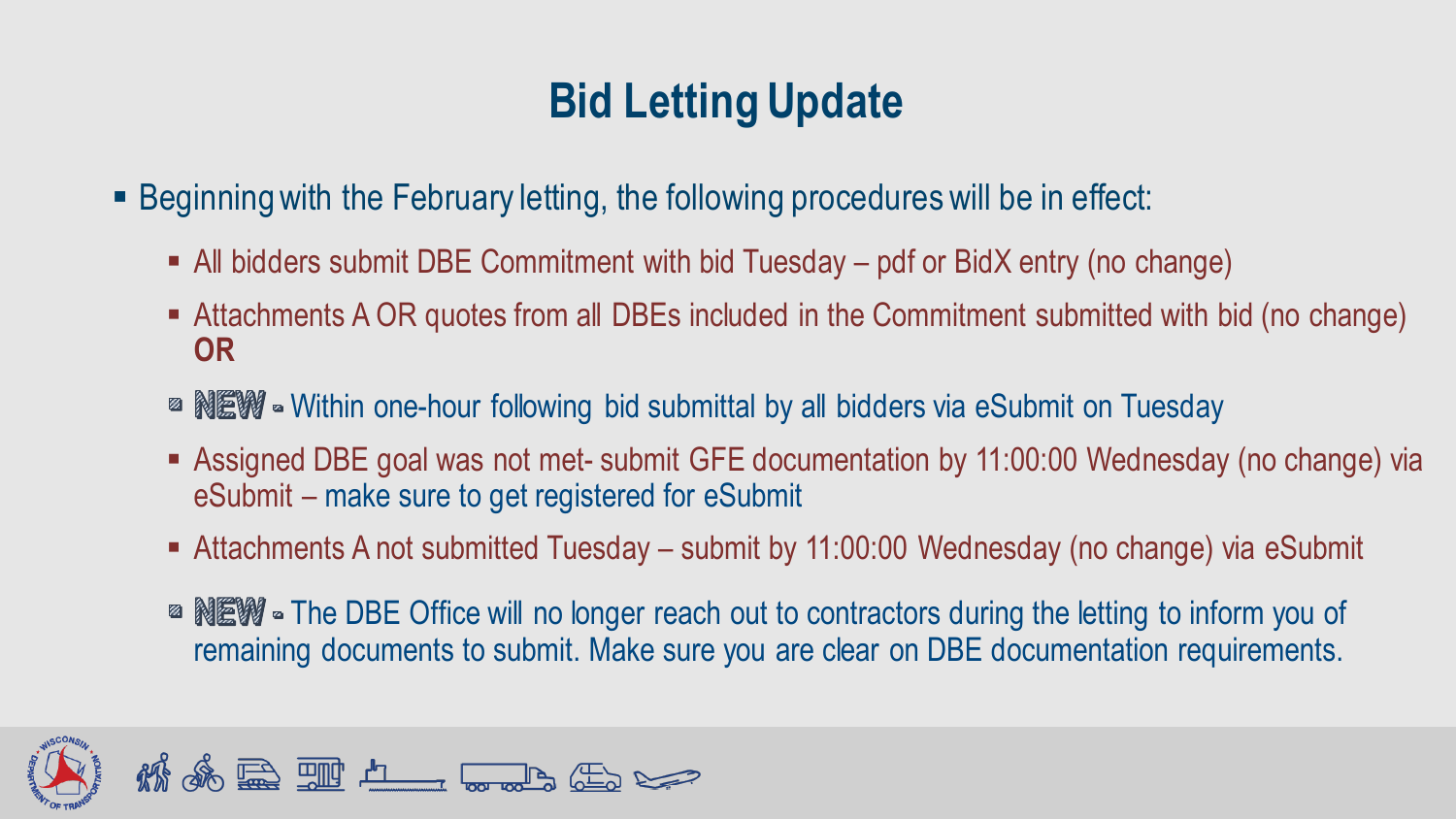#### **March 3 and 4, 2022**

#### 2022 EDBE WORKSHOP

THE INGLESIDE HOTEL, PEWAUKEE, WI https://www.accelevents.com/e/widbesummit **Full Conference - \$125** Early Bird - \$99 (Ends 1/31/22) Virtual Workshops only - \$45 (March 3)

# BUILD BACK STRONG

**COMMUNITY PARTNERS** 

#### **DAY 1 VIRTUAL SESSIONS**

- Accessing Business Loans and Credit
- **Autonomous Vehicles: Roadway Design Considerations, E-vehicles, Charging lanes**
- Basic Plan Reading
- Business Capacity Building **Technical Assistance**
- Design Build: Alternative **Contracting Method**
- **Ethics & Professional Practice**
- Labor Challenges & Solutions
- Navigating DOT Highway **Construction (HCCI) website**
- Post Contract Award
- . WisDOT Good Faith Effort **Process**

#### **DAY 2 NETWORKING SESSIONS**

- Innovation and Technology Breakfast
- Networking Sessions
- Awards Luncheon

PARTNERS FOR A CLEANER ENVIRONMEN

• Opportunity Panel Presentations

#### **INDUSTRY PARTNERS**









SCUNSIN

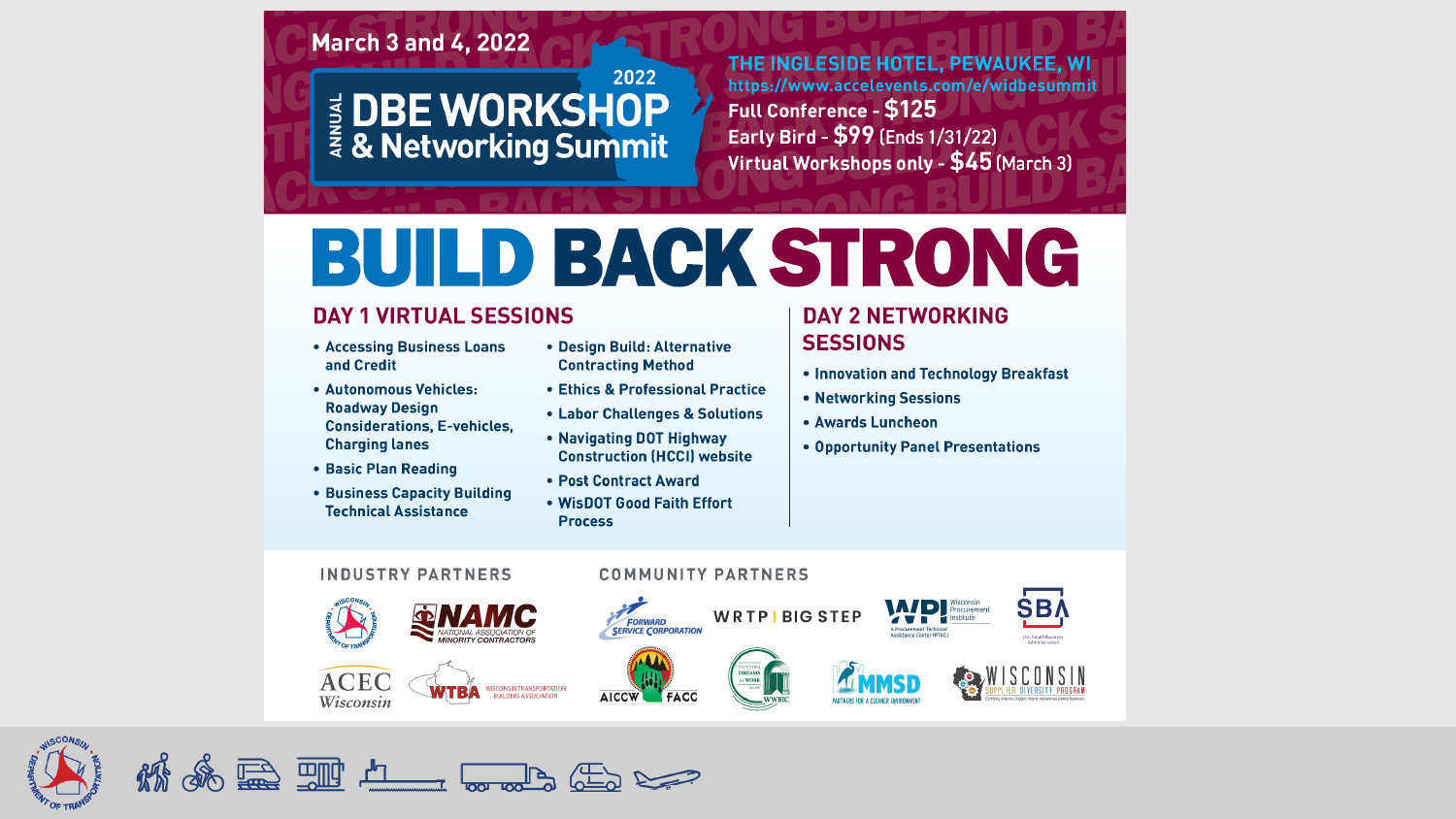#### **Resources**

- Contracting with DBEs
	- $\blacksquare$ <https://wisconsindot.gov/dbecontracting>
- Interactive DBE Directory Map
	- ▪[https://wisdot.maps.arcgis.com/apps/webappviewer/index.html?id=c](https://wisdot.maps.arcgis.com/apps/webappviewer/index.html?id=c7bfb3407c7d4e9dadbf0ccdf1d1cce4) 7bfb3407c7d4e9dadbf0ccdf1d1cce4